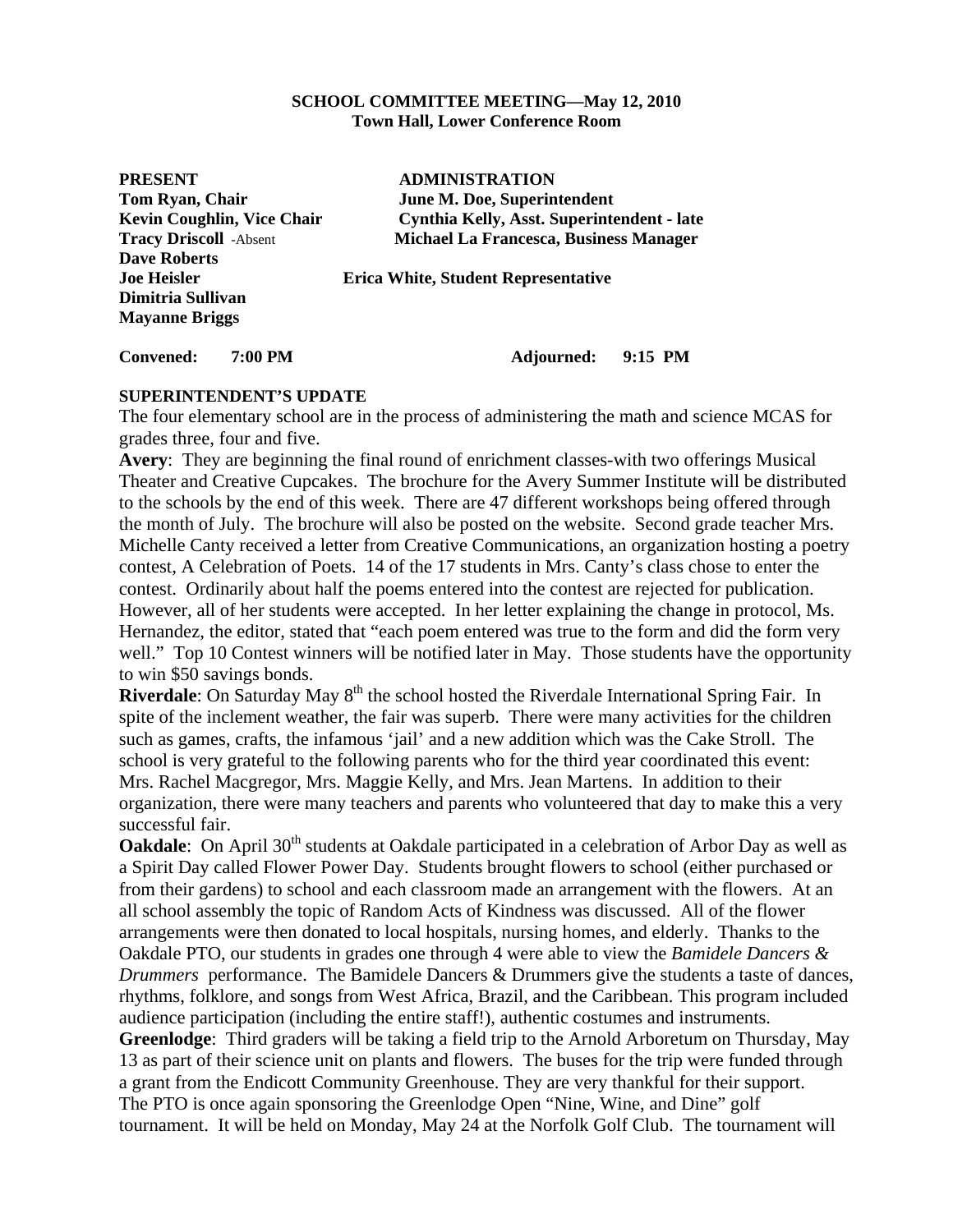be nine holes of golf followed by dinner and a silent auction. The money raised through the tournament is being dedicated for technology and will be used to purchase additional smart boards or a mobile computer cart.

#### **CHAIR'S UPDATE**

The last day of school is June  $17<sup>th</sup>$  2010. Next Monday, May  $17<sup>th</sup>$  is the Annual Town Meeting. Question #4 is the Seimens Performance Contracting Grant which if approved will be a great benefit to the schools. Fiscally it makes good sense where there is a tremendous infrastructure throughout the town that needs to be maintained. The schools will benefit greatly – especially Dedham High School. We appreciate the support of the community.

## **STUDENT REPRESENTATIVE**

Ms. White reported that the All-Town Band Concert was performing at High School tonight**.** Boys Lacrosse played Wellesley today. She gave an update on sports for the week. NHS is hosting a Book Drive to benefit "More than Words" in Waltham. To support this cause, drop off gently used books in the Library. The Scully Awards are May  $19<sup>th</sup>$ . The All night Grad Party are accepting photos of seniors – put name on back so that they can be identified.

## **REPORTS**

Principal Clare Sullivan introduced the faculty advisors to the Avery Student Council. Stephanie Hoyt has been in charge for the past five years. Joan Standring volunteered to join her last year. There are 12 members of the Avery Council present. The other 10 members had other commitments. They recognized the members that were not present: Kerstin Fontanez, Alexas Cusman, Brett Santangelo, Gabby Sabatino, Gina Walsh, Madison Meaney, Asia Vo, Despina Muratoglu, Cassie Rapoza, and Kaitlyn Naddaff. The members present were: John Keaney, Thomas Leva, Cassidy Repetto, Lexi Mason, Charles Von Schoppe, Nicole Rampino, Brianna Ruiz, Nicolina Soucy, David Long, Elizabeth Mellen, Gregory Pascuito, and Veronika Melnik.

The students described the process of becoming a student council member. There is an informational meeting in the fall. Candidates and their parents signed an "intent to run" agreement, wrote and read speeches, and visited classrooms. They all agree to uphold the Avery School Constitution. The council members visit classes they were elected to represent and listen to concerns and suggestions. Meetings we give reports. Some events include a visit to the O'Neill Drive Senior Center, Pet of the Day Contest which raised money for the American Red Cross Haiti Relief Fund, assist the Avery PTO in collecting coupons to send to the school's adopted military base in Germany. To date they have sent \$14,740.10 in coupons to the base. They also raised \$487.00 and collected supplies for the people of Haiti. A total of 749 items were collected. Hats on Day raised \$123.00 for the Foundation of Children with Cancer. School Spirit Days are organized throughout the year and the Flag Day Parade to show their Avery Pride. Thank you to the Avery Student Council for coming in this evening.

## **Avery School Improvement Plan: Power Point presentation by Principal Sullivan.**

It is a two year plan. Copies of the plan were given to committee members in advance of the presentation. The Chair recognized Principal Sullivan for all her hard work in the passage of the new Avery School.

## **ECEC School Improvement Plan: Power Point presentation by Principal Dineen**

It is a two year plan. Copies of the plan were given to committee members in advance of the presentation. The Chair thanked the committee for the work put into the plan.

#### **Memorandum Of Agreement – On-Line Courses**

Superintendent Doe gave some background on the MOA. A visit by the State last year for audit determined DHS was not in compliance in the offerings of physical education to every student every year. Next year, the HS is offering a semester long physical education segment and in order to do that they backed it with another semester course  $- \frac{1}{2}$  PE,  $\frac{1}{2}$  Technology. There are approximately 60 students who will not able to be scheduled due to staffing. The solution was to offer an on-line technology program. It